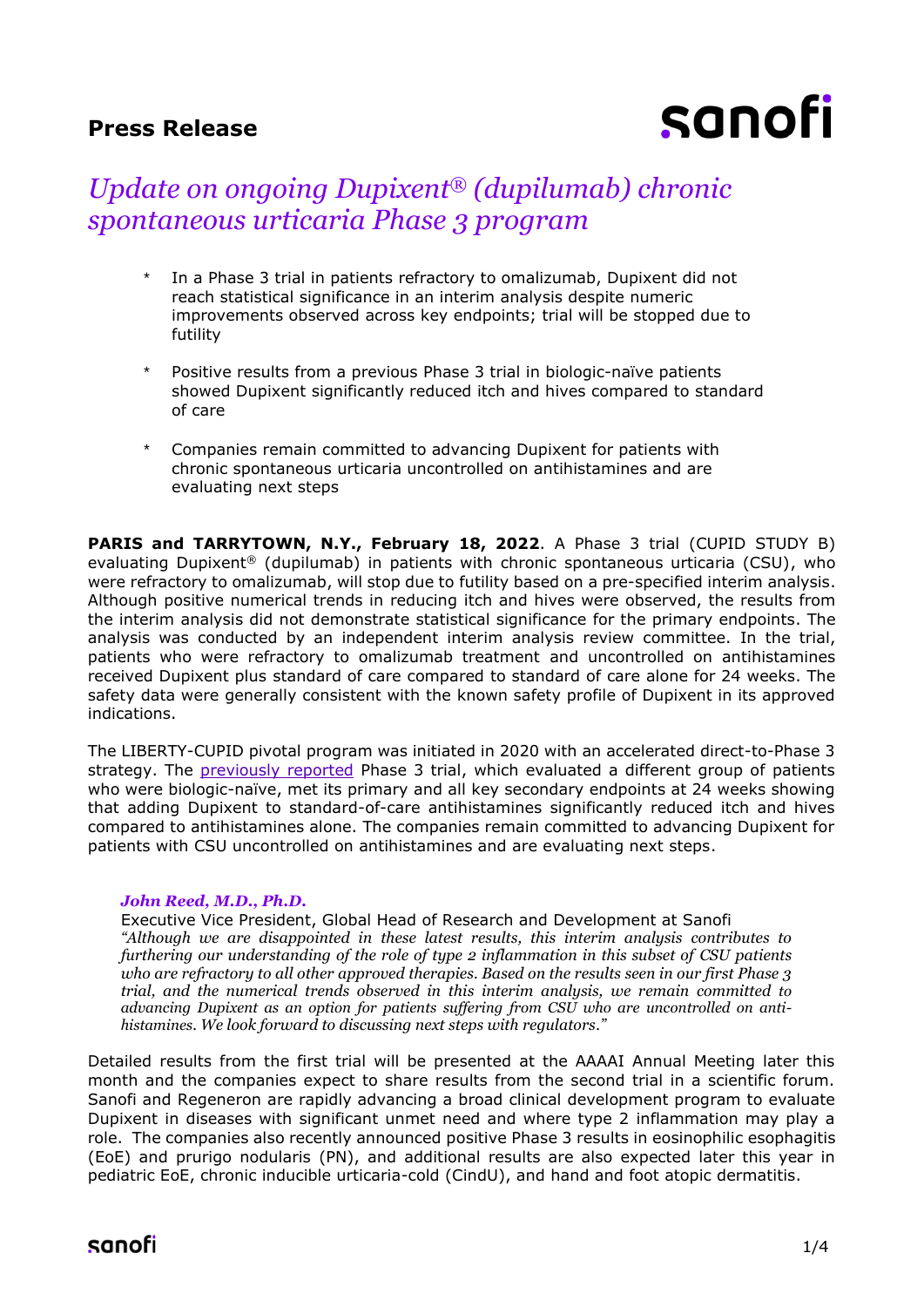The potential use of Dupixent in CSU, EoE, PN, CindU and hand and foot atopic dermatitis are currently under clinical development and the safety and efficacy have not been fully evaluated by any regulatory authority.

## *About Chronic Spontaneous Urticaria*

CSU is a chronic inflammatory skin disease characterized by the sudden onset of hives on the skin and/or swelling deep under the skin. Despite standard-of-care treatment, people with CSU often experience symptoms including a persistent itch or burning sensation, which can be debilitating and significantly impact quality of life. Swelling often occurs on the face, hands and feet, but can also affect the throat and upper airways.

# *About the Dupixent Phase 3 Program in CSU (LIBERTY-CUPID)*

Study B of the Phase 3 randomized, double-blind, placebo-controlled LIBERTY-CUPID clinical program evaluated the efficacy and safety of Dupixent in 83 patients with CSU aged 12 to 80 years who remained symptomatic despite standard-of-care treatment and were intolerant or incomplete responders to omalizumab. During the 24-week treatment period, patients received Dupixent, or placebo every two weeks added to standard-of-care antihistamines.

The primary endpoints assessed the change from baseline in itch (measured by the weekly itch severity score) and the change from baseline in itch and hives (measured by the weekly urticaria activity score) at 24 weeks.

Study A of clinical program evaluated the efficacy and safety of Dupixent as an add-on therapy to standard-of-care antihistamines compared to antihistamines alone in 138 patients aged 6 years and older with CSU who remained symptomatic despite antihistamine use and were not previously treated with omalizumab.

### *About Dupixent*

Dupixent is a fully human monoclonal antibody that inhibits the signaling of the interleukin-4 (IL-4) and interleukin-13 (IL-13) pathways and is not an immunosuppressant. IL-4 and IL-13 are key and central drivers of the type 2 inflammation that plays a major role in atopic dermatitis, asthma and chronic rinusinusitis with nasal polyps (CRSwNP).

Dupixent is currently approved in the U.S., Europe, Japan and other countries around the world for use in specific patients with moderate-to-severe atopic dermatitis, as well as certain patients with asthma or CRSwNP in different age populations. Dupixent is also approved in one or more of these indications in more than 60 countries around the world and more than 350,000 patients have been treated globally.

### *Dupilumab Development Program*

Dupilumab is being jointly developed by Sanofi and Regeneron under a global collaboration agreement. To date, dupilumab has been studied across 60 clinical trials involving more than 10,000 patients with various chronic diseases driven in part by type 2 inflammation.

In addition to the currently approved indications, Sanofi and Regeneron are studying dupilumab in a broad range of diseases driven by type 2 inflammation or other allergic processes including chronic spontaneous urticaria (Phase 3), chronic inducible urticaria-cold (Phase 3), pediatric atopic dermatitis (6 months to 5 years of age, Phase 3), prurigo nodularis (Phase 3), eosinophilic esophagitis (Phase 3), chronic obstructive pulmonary disease with evidence of type 2 inflammation (Phase 3), bullous pemphigoid (Phase 3), chronic rhinosinusitis without nasal polyposis (Phase 3), allergic fungal rhinosinusitis (Phase 3), allergic bronchopulmonary aspergillosis (Phase 3) and peanut allergy (Phase 2). These potential uses of dupilumab are currently under clinical investigation, and the safety and efficacy in these conditions have not been fully evaluated by any regulatory authority.

# sanofi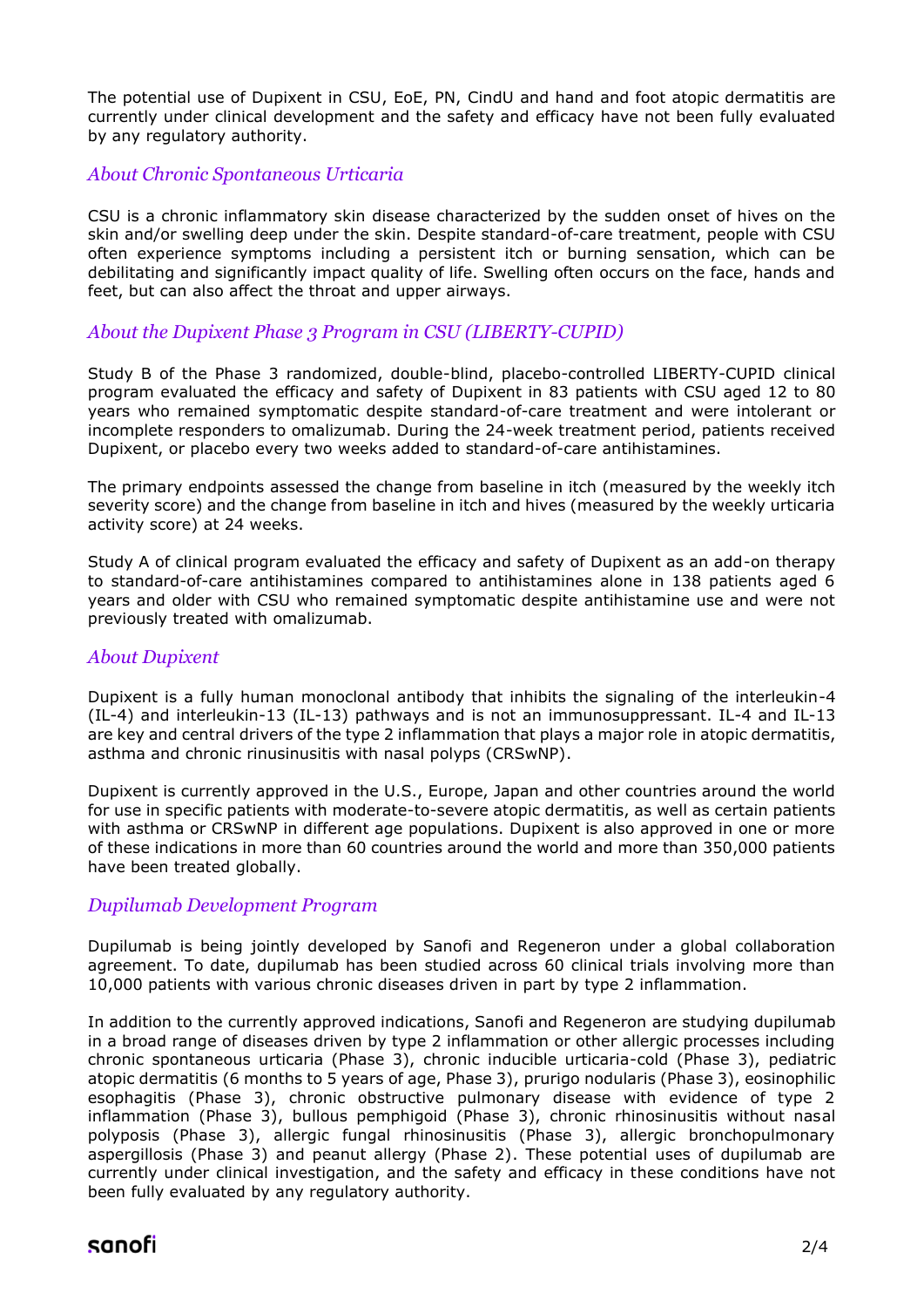#### **About Regeneron**

Regeneron (NASDAQ: REGN) is a leading biotechnology company that invents life-transforming medicines for people with serious diseases. Founded and led for over 30 years by physicianscientists, our unique ability to repeatedly and consistently translate science into medicine has led to nine FDA-approved treatments and numerous product candidates in development, almost all of which were homegrown in our laboratories. Our medicines and pipeline are designed to help patients with eye diseases, allergic and inflammatory diseases, cancer, cardiovascular and metabolic diseases, pain, hematologic conditions, infectious diseases and rare diseases.

Regeneron is accelerating and improving the traditional drug development process through our proprietary VelociSuite technologies, such as VelocImmune, which uses unique genetically humanized mice to produce optimized fully human antibodies and bispecific antibodies, and through ambitious research initiatives such as the Regeneron Genetics Center, which is conducting one of the largest genetics sequencing efforts in the world.

For additional information about the company, please visit [www.regeneron.com](http://www.regeneron.com/) or follow @Regeneron on Twitter.

#### *About Sanofi*

We are an innovative global healthcare company, driven by one purpose: we chase the miracles of science to improve people's lives. Our team, across some 100 countries, is dedicated to transforming the practice of medicine by working to turn the impossible into the possible. We provide potentially life-changing treatment options and life-saving vaccine protection to millions of people globally, while putting sustainability and social responsibility at the center of our ambitions.

Sanofi is listed on EURONEXT: SAN and NASDAQ: SNY

#### *Sanofi Media Relations*

**Sally Bain** | + 1 617 834 6026 | [sally.bain@sanofi.com](mailto:sally.bain@sanofi.com)

#### *Sanofi Investor Relations*

**Eva Schaefer-Jansen** | + 33 7 86 80 56 39 | [eva.schaefer-jansen@sanofi.com](mailto:eva.schaefer-jansen@sanofi.com) **Arnaud Delépine** | + 33 06 73 69 36 93 | [arnaud.delepine@sanofi.com](mailto:arnaud.delepine@sanofi.com) **Corentine Driancourt** | + 33 06 40 56 92 | [corentine.driancourt@sanofi.com](mailto:corentine.driancourt@sanofi.com) **Felix Lauscher** | + 1 908 612 7239 | [felix.lauscher@sanofi.com](mailto:felix.lauscher@sanofi.com) **Priya Nanduri** | [priya.nanduri@sanofi.com](mailto:priya.nanduri@sanofi.com) **Nathalie Pham** | + 33 07 85 93 30 17 | [nathalie.pham@sanofi.com](mailto:nathalie.pham@sanofi.com)

*Regeneron Media Relations* **Hannah Kwagh** | + 1 914 847 6314 | [hannah.kwagh@regeneron.com](mailto:hannah.kwagh@regeneron.com) 

*Regeneron Investor Relations* **Vesna Tosic** | + 914 847 5443 | [vesna.tosic@regeneron.com](mailto:vesna.tosic@regeneron.com)

#### **Sanofi Disclaimers or Forward-Looking Statements**

This press release contains forward-looking statements as defined in the Private Securities Litigation Reform Act of 1995, as amended. Forward-looking statements are statements that are not historical facts. These statements include projections and estimates regarding the marketing and other potential of the product, or regarding potential future revenues from the product. Forward-looking statements are generally identified by the words "expects", "anticipates", "believes", "intends", "estimates", "plans" and similar expressions. Although Sanofi's management believes that the expectations reflected in such forward-looking statements are reasonable, investors are cautioned that forward-looking information and statements are subject to various risks and uncertainties, many of which are difficult to predict and generally beyond the control of Sanofi, that could cause actual results and developments to differ materially from those expressed in, or implied or projected by, the forward-looking information and statements. These risks and uncertainties include among other things, unexpected regulatory actions or delays, or government regulation generally, that could affect the availability or commercial potential of the product, the fact that product may not be commercially successful, the uncertainties inherent in research and development, including future clinical data and analysis of existing clinical data relating to the product, including post marketing, unexpected safety, quality or manufacturing issues, competition in general, risks associated with intellectual property and any related future litigation and the ultimate outcome of such litigation, and volatile economic and market conditions, and the impact that COVID-19 will have on us, our customers, suppliers, vendors, and other business partners, and the financial condition of any one of them, as well as on our employees and on the global economy as a whole. Any material effect of COVID-19 on any of the foregoing could also adversely impact us. This situation is changing rapidly and additional impacts may arise of which we are not currently aware and may exacerbate other previously identified risks. The risks and uncertainties also include the uncertainties discussed or identified in the public filings with the SEC and the AMF made by Sanofi, including those listed under "Risk Factors" and "Cautionary Statement Regarding Forward-Looking Statements" in Sanofi's